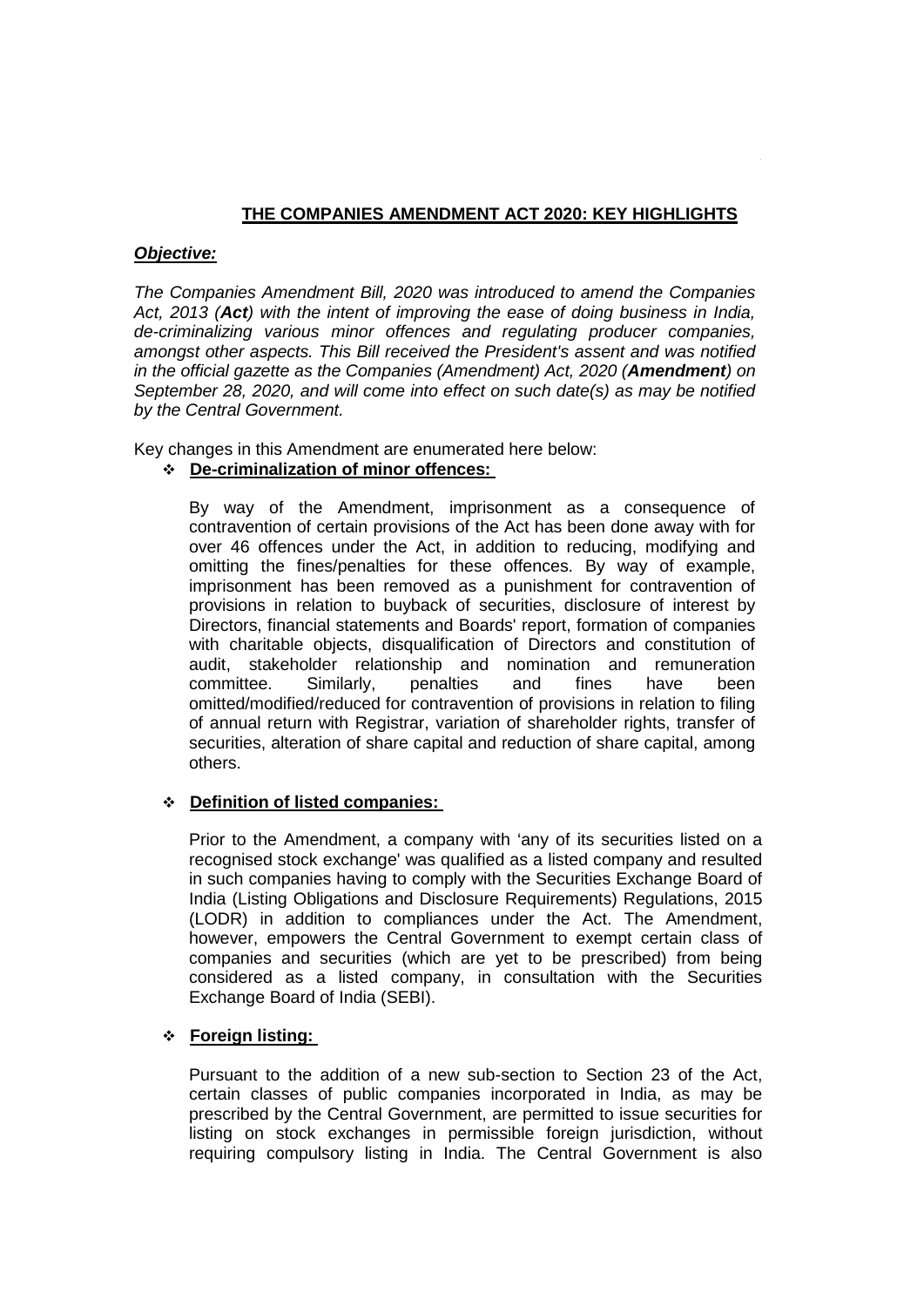empowered to exempt such class of public companies from complying with certain provisions of the Act, namely, provisions relating to private placement and public offer of securities, beneficial ownership, share capital and debentures or punishment for failure to distribute dividend, by way of issuing a notification, which has to be placed before both Houses of Parliament.

#### **Declaration of Beneficial Ownership:**

As per the previous norms under the Act, persons holding beneficial interest in the shares of a company are required to submit declarations to this effect and the company is required to file returns with the Registrar intimating such beneficial ownership. The Amendment empowers the Central Government to exempt, unconditionally or subject to conditions, certain classes of person(s) from the aforesaid requirements if it is considered necessary to grant such exemption in the public interest.

## **Periodic financial results:**

Section 129A of the Amendment empowers the Central Government to require a certain class of unlisted public companies (which is yet to be prescribed) to prepare periodic financial results. Such periodic financial results are in addition to preparation of annual financial results prescribed under the Act and would need to be approved by the Board of Directors and audited (or subjected to a limited review) by the statutory auditors, in addition to filing periodic financial results with the Registrar. This requirement appears to have been introduced in alignment with similar provisions prescribed for listed companies under the LODR. Given that certain class of public companies will be permitted to list their securities in foreign jurisdictions, without listing on Indian stock exchanges, it is no surprise that the Amendment imposes an additional requirement on unlisted public companies to prepare periodic financial results thereby allowing the Central Government or the Ministry of Corporate Affairs (MCA) to keep a close watch on the functioning of such companies on a periodic basis and not just on an annual basis as per existing provisions of the Act.

#### **Reduced timelines for rights issue:**

Previously, as per the provisions of the Act, in case of a rights issue by a company, the offer period was required to remain open for a period of at least 15 days with an exemption granted to private companies for reduction in offer period subject to approval of 90% of its shareholders. The Amendment seeks to reduce the existing timeline of 15 days and empowers the Central Government to prescribe a timeframe of less than 15 days for the rights issue offer period. This will allow companies a quicker access to funds, without requiring the approval of majority shareholders.